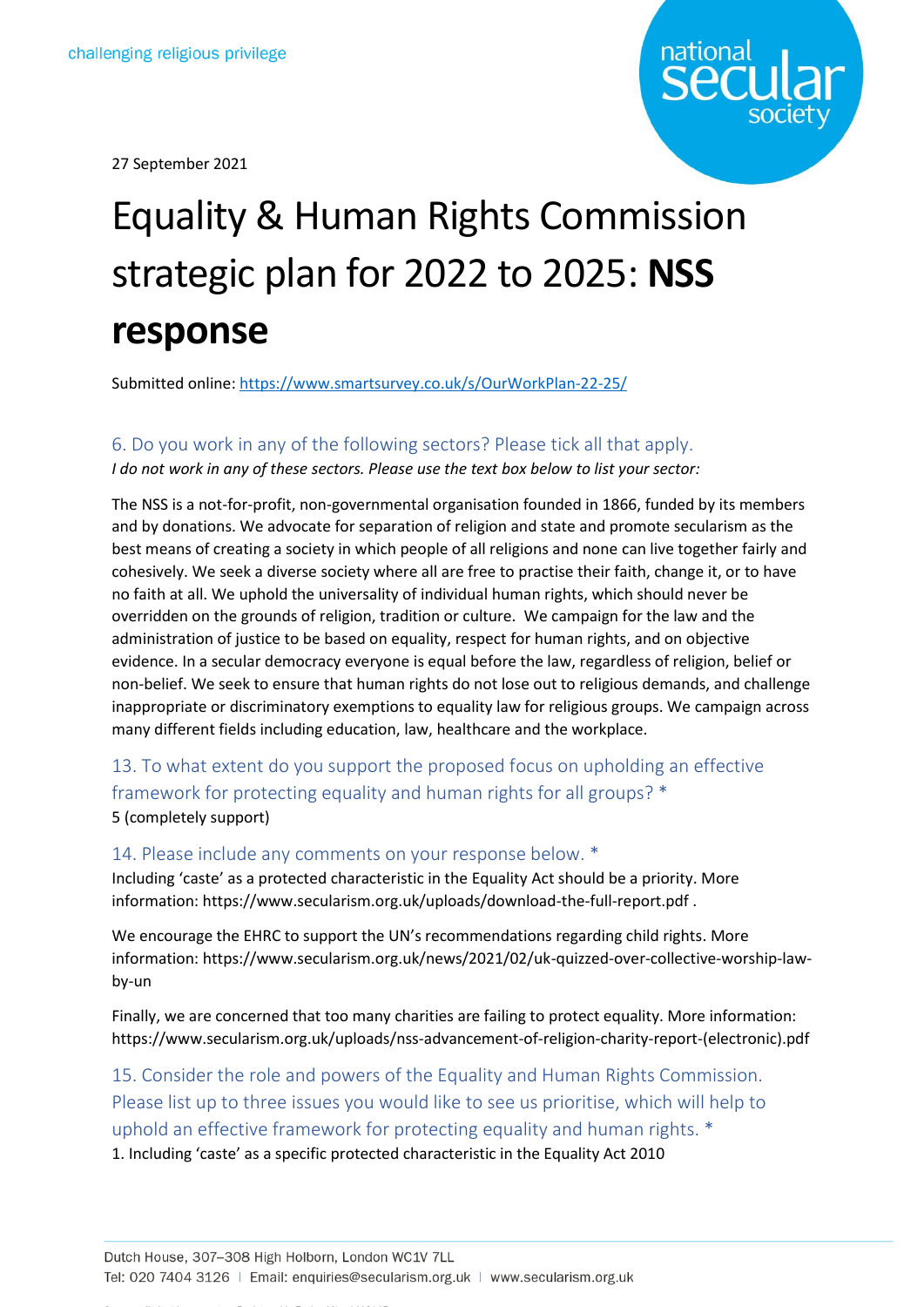- 2. Supporting UN recommendations regarding inclusive education
- 3. Tackle charities that are failing in their duties to equality and human rights

# 16. To what extent do you support the proposed area of focus on fairness for children and young people? \*

We support EHRC's ambitions. But exceptions in the Equality Act allow faith schools to discriminate: <https://www.secularism.org.uk/faith-schools/end-pupil-discrimination.html>

Legally-required collective worship in all schools are also discriminatory: <https://www.secularism.org.uk/end-compulsory-worship/>

Many children may not receive adequate RSE, because DfE guidance suggests faith schools can teach RSE according to the tenets of their faith[: https://www.secularism.org.uk/news/2021/02/uk](https://www.secularism.org.uk/news/2021/02/uk-quizzed-over-collective-worship-law-by-un)[quizzed-over-collective-worship-law-by-un](https://www.secularism.org.uk/news/2021/02/uk-quizzed-over-collective-worship-law-by-un)

17. Please include any comments on your response below. \*

- 1. Eliminating religious discrimination in school admissions
- 2. Removing laws requiring collective worship in schools

3. Ensuring all schools teach an LGBT+ inclusive curriculum, with no religious exceptions.

# 19. To what extent do you support the proposed area of focus on upholding rights in health and social care? \*

5 (completely support)

20. Please include any comments on your response below. \*

There are recent reports of women being turned away from pharmacists when requesting emergency contraception: [https://www.secularism.org.uk/news/2020/11/ensure-women-can](https://www.secularism.org.uk/news/2020/11/ensure-women-can-access-emergency-contraception-pharmacy-told)[access-emergency-contraception-pharmacy-told](https://www.secularism.org.uk/news/2020/11/ensure-women-can-access-emergency-contraception-pharmacy-told)

The government is attempting to bring more faith groups into public services, without evidence they will safeguard against discriminatory practices:

[https://www.secularism.org.uk/opinion/2021/09/beware-the-governments-new-normal-of-faith](https://www.secularism.org.uk/opinion/2021/09/beware-the-governments-new-normal-of-faith-based-public-services)[based-public-services](https://www.secularism.org.uk/opinion/2021/09/beware-the-governments-new-normal-of-faith-based-public-services)

While girls are protected from forced genital cutting, boys are not: <https://www.secularism.org.uk/religious-surgery/>

# 21. Consider the role and powers of the Equality and Human Rights Commission. Please list up to three issues you would like to see us prioritise, which will uphold rights in health and social care. \*

1. Ensuring all women can fully access abortion services and emergency contraception.

2. Ensuring religious organisations providing public services do not proselytise.

3. Address the disparity of protection for male and female children in laws regarding genital cutting.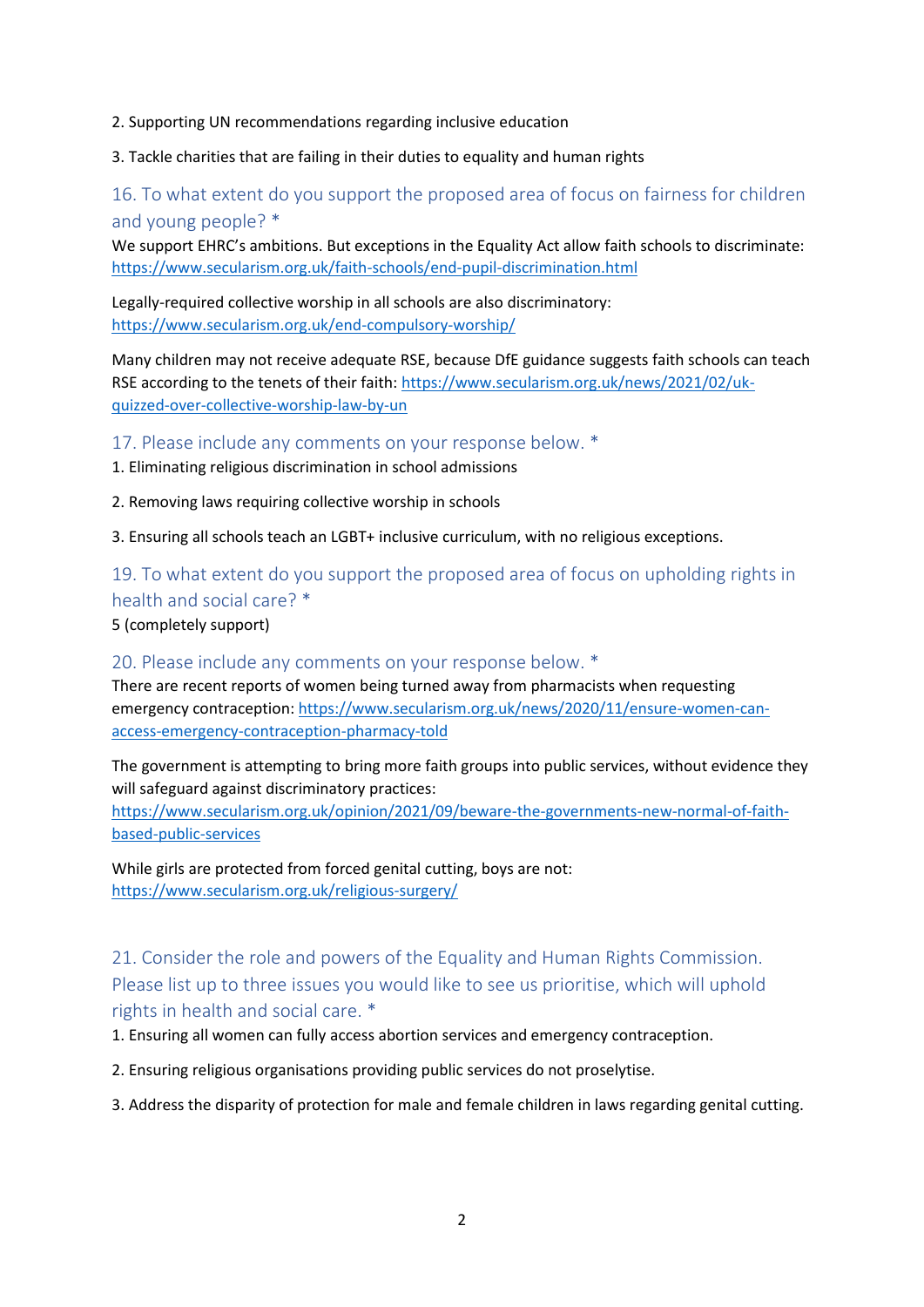# 22. To what extent do you support the proposed area of focus on fairness in a

### changing workplace?

5 (completely support)

### 23. Please include any comments on your response below. \*

We're concerned the 'genuine occupational requirement' allowing limited forms of discrimination in employment is being abused by religious organisations: <https://www.secularism.org.uk/uploads/download-the-full-report.pdf>

There may soon be an increased demand for religious exemptions from workplace vaccines, e.g. in healthcare. Accommodating religious demands must not undermine the welfare of other employees and service users.

# 24. Consider the role and powers of the Equality and Human Rights Commission. Please list up to three issues you would like to see us prioritise, which will promote and safeguard fairness in a changing workplace. \*

1. Preventing organisations from abusing the 'genuine occupational requirement' in job adverts

2. Ensuring that fulfilling religious accommodations does not undermine the rights or welfare of others

25. To what extent do you support the proposed area of focus on fostering good relations, promoting respect and understanding of rights?

5 (completely support)

### 26. Please include any comments on your response below. \*

We urge the EHRC to support understanding, respect for difference, and more cohesive communities by advancing the case for enhanced citizenship and human rights education in all schools, and promoting free speech.

We're concerned by the erosion of the principle of 'one law for all' caused by religious tribunals: <https://www.secularism.org.uk/one-law-for-all/>

27. Consider the role and powers of the Equality and Human Rights Commission. Please list up to three issues you would like to see us prioritise, which will foster good relations, promote respect and understanding of rights. \*

1. Advancing enhanced citizenship and HR education in schools

2. Uphold free speech

3. Upholding the principle of one law for all – including tackling the effects of religious courts on this.

28. To what extent do you support the proposed area of focus on safeguarding and advancing human rights and equality in artificial intelligence and emerging digital technology?

3